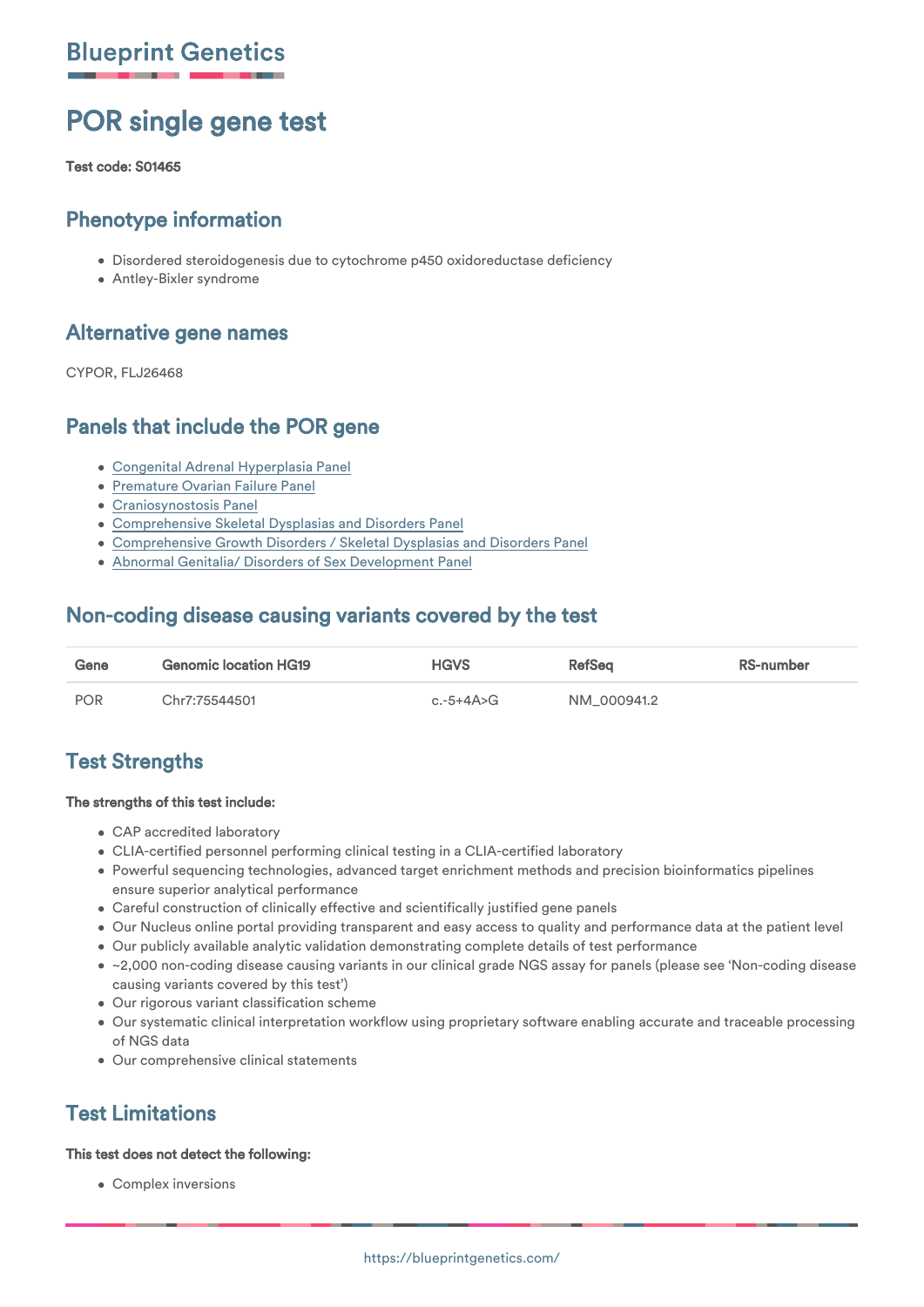- 
- **Gene conversions** • Balanced translocations
- Mitochondrial DNA variants
- Repeat expansion disorders unless specifically mentioned
- Non-coding variants deeper than ±20 base pairs from exon-intron boundary unless otherwise indicated (please see above non-coding variants covered by the test).

#### This test may not reliably detect the following:

- Low level mosaicism (variant with a minor allele fraction of 14.6% is detected with 90% probability)
- Stretches of mononucleotide repeats
- Indels larger than 50bp
- Single exon deletions or duplications
- Variants within pseudogene regions/duplicated segments

The sensitivity of this test may be reduced if DNA is extracted by a laboratory other than Blueprint Genetics.

For additional information, please refer to the Test performance section and see our Analytic Validation.

### Test Performance

Our single gene tests are sectioned from our high-quality, clinical grade NGS assay. Please see our sequencing and detection performance table for details regarding our ability to detect different types of alterations (Table).

Assays have been validated for various sample types including EDTA-blood, isolated DNA (excluding from formalin fixed paraffin embedded tissue), saliva and dry blood spots (filter cards). These sample types were selected in order to maximize the likelihood for high-quality DNA yield. The diagnostic yield varies depending on the assay used, referring healthcare professional, hospital and country. Plus analysis increases the likelihood of finding a genetic diagnosis for your patient, as large deletions and duplications cannot be detected using sequence analysis alone. Blueprint Genetics' Plus Analysis is a combination of both sequencing and deletion/duplication (copy number variant (CNV)) analysis.

The performance metrics listed below are from an initial validation performed at our main laboratory in Finland. The performance metrics of our laboratory in Seattle, WA, are equivalent.

#### Performance of Blueprint Genetics high-quality, clinical grade NGS sequencing assay for single genes.

|                                                       | Sensitivity % (TP/(TP+FN) | <b>Specificity %</b> |
|-------------------------------------------------------|---------------------------|----------------------|
| Single nucleotide variants                            | 99.89% (99,153/99,266)    | >99.9999%            |
| Insertions, deletions and indels by sequence analysis |                           |                      |
| $1-10$ bps                                            | 99.2% (7,745/7,806)       | >99.9999%            |
| $11-50$ bps                                           | 99.13% (2,524/2,546)      | >99.9999%            |
| Copy number variants (exon level dels/dups)           |                           |                      |
| 1 exon level deletion (heterozygous)                  | 100% (20/20)              | <b>NA</b>            |
| 1 exon level deletion (homozygous)                    | $100\%$ (5/5)             | <b>NA</b>            |
| 1 exon level deletion (het or homo)                   | 100% (25/25)              | <b>NA</b>            |
| 2-7 exon level deletion (het or homo)                 | 100% (44/44)              | <b>NA</b>            |
| 1-9 exon level duplication (het or homo)              | 75% (6/8)                 | <b>NA</b>            |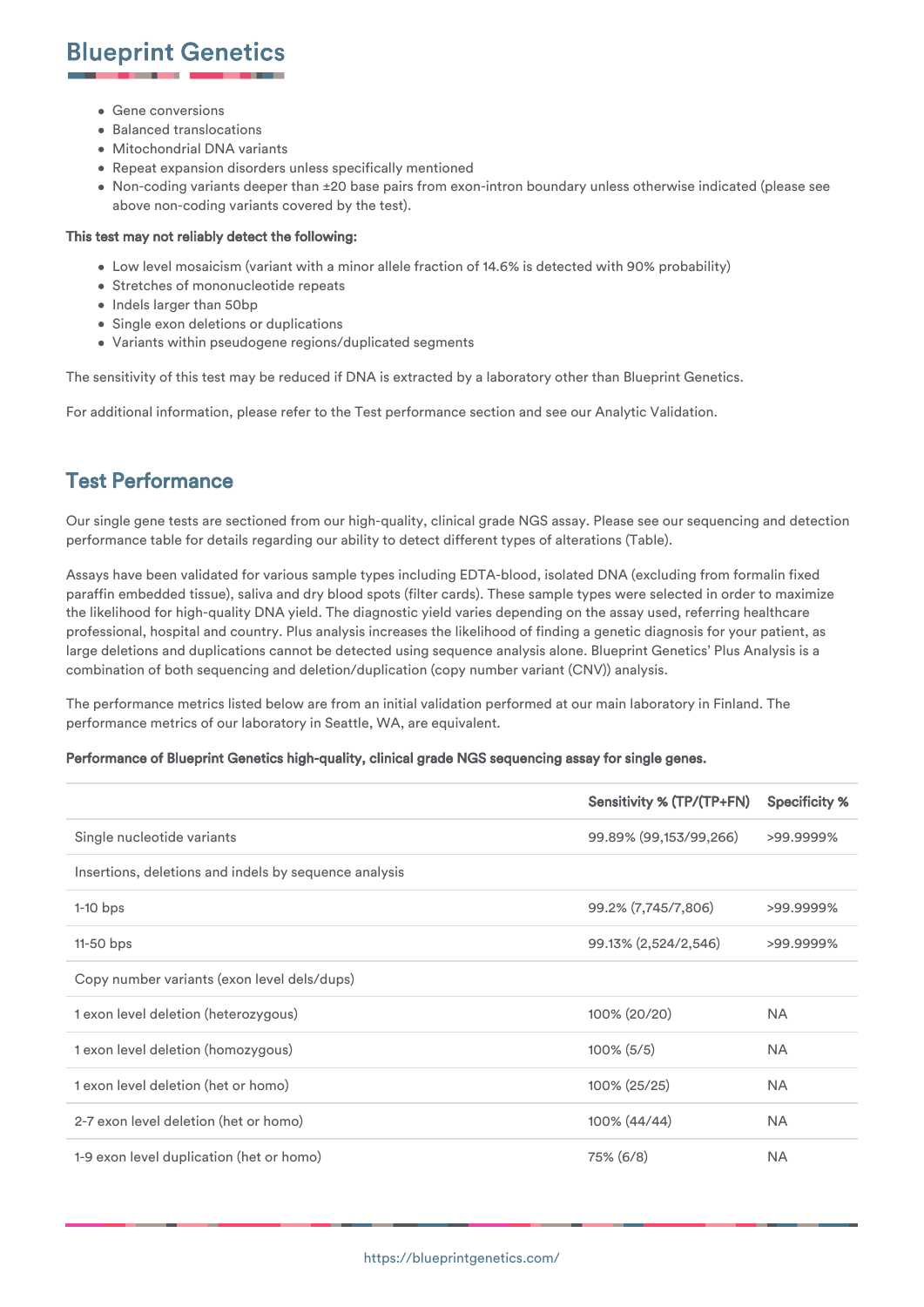| Simulated CNV detection                                                                                                                                |                      |                      |
|--------------------------------------------------------------------------------------------------------------------------------------------------------|----------------------|----------------------|
| 5 exons level deletion/duplication                                                                                                                     | 98.7%                | 100.00%              |
| Microdeletion/-duplication sdrs (large CNVs, n=37))                                                                                                    |                      |                      |
| Size range (0.1-47 Mb)                                                                                                                                 | 100% (25/25)         |                      |
|                                                                                                                                                        |                      |                      |
| The performance presented above reached by Blueprint Genetics high-quality,<br>clinical grade NGS sequencing assay with the following coverage metrics |                      |                      |
|                                                                                                                                                        |                      |                      |
| Mean sequencing depth                                                                                                                                  | 143X                 |                      |
| Nucleotides with >20x sequencing coverage (%)                                                                                                          | 99.86%               |                      |
| Performance of Blueprint Genetics Mitochondrial Sequencing Assay.                                                                                      |                      |                      |
|                                                                                                                                                        | <b>Sensitivity %</b> | <b>Specificity %</b> |
| ANALYTIC VALIDATION (NA samples; n=4)                                                                                                                  |                      |                      |
| Single nucleotide variants                                                                                                                             |                      |                      |
| Heteroplasmic (45-100%)                                                                                                                                | 100.0% (50/50)       | 100.0%               |
| Heteroplasmic (35-45%)                                                                                                                                 | 100.0% (87/87)       | 100.0%               |
| Heteroplasmic (25-35%)                                                                                                                                 | 100.0% (73/73)       | 100.0%               |
| Heteroplasmic (15-25%)                                                                                                                                 | 100.0% (77/77)       | 100.0%               |
| Heteroplasmic (10-15%)                                                                                                                                 | 100.0% (74/74)       | 100.0%               |
| Heteroplasmic (5-10%)                                                                                                                                  | $100.0\%$ (3/3)      | 100.0%               |
| Heteroplasmic (<5%)                                                                                                                                    | $50.0\% (2/4)$       | 100.0%               |
| CLINICAL VALIDATION (n=76 samples)                                                                                                                     |                      |                      |
| All types                                                                                                                                              |                      |                      |
| Single nucleotide variants n=2026 SNVs                                                                                                                 |                      |                      |
| Heteroplasmic (45-100%)                                                                                                                                | 100.0% (1940/1940)   | 100.0%               |
| Heteroplasmic (35-45%)                                                                                                                                 | 100.0% (4/4)         | 100.0%               |
| Heteroplasmic (25-35%)                                                                                                                                 | $100.0\%$ (3/3)      | 100.0%               |
| Heteroplasmic (15-25%)                                                                                                                                 | $100.0\%$ (3/3)      | 100.0%               |
| Heteroplasmic (10-15%)                                                                                                                                 | 100.0% (9/9)         | 100.0%               |
| Heteroplasmic (5-10%)                                                                                                                                  | 92.3% (12/13)        | 99.98%               |
| Heteroplasmic (<5%)                                                                                                                                    | 88.9% (48/54)        | 99.93%               |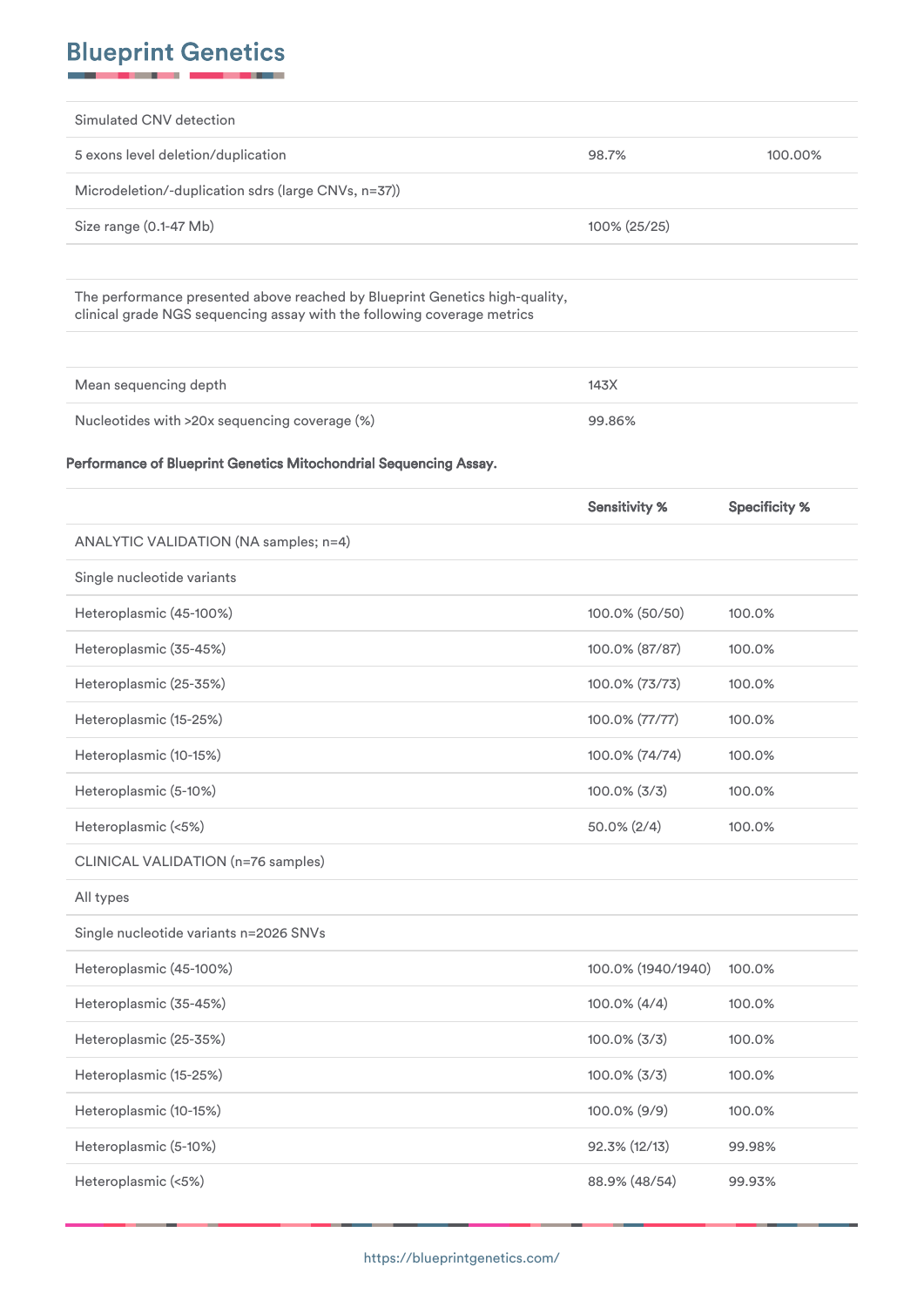| Insertions and deletions by sequence analysis n=40 indels                                      |                 |         |  |  |
|------------------------------------------------------------------------------------------------|-----------------|---------|--|--|
| Heteroplasmic (45-100%) 1-10bp                                                                 | 100.0% (32/32)  | 100.0%  |  |  |
| Heteroplasmic (5-45%) 1-10bp                                                                   | $100.0\%$ (3/3) | 100.0%  |  |  |
| Heteroplasmic (<5%) 1-10bp                                                                     | 100.0% (5/5)    | 99,997% |  |  |
| SIMULATION DATA /(mitomap mutations)                                                           |                 |         |  |  |
| Insertions, and deletions 1-24 bps by sequence analysis; n=17                                  |                 |         |  |  |
| Homoplasmic (100%) 1-24bp                                                                      | 100.0% (17/17)  | 99.98%  |  |  |
| Heteroplasmic (50%)                                                                            | 100.0% (17/17)  | 99.99%  |  |  |
| Heteroplasmic (25%)                                                                            | 100.0% (17/17)  | 100.0%  |  |  |
| Heteroplasmic (20%)                                                                            | 100.0% (17/17)  | 100.0%  |  |  |
| Heteroplasmic (15%)                                                                            | 100.0% (17/17)  | 100.0%  |  |  |
| Heteroplasmic (10%)                                                                            | 94.1% (16/17)   | 100.0%  |  |  |
| Heteroplasmic (5%)                                                                             | 94.1% (16/17)   | 100.0%  |  |  |
| Copy number variants (separate artifical mutations; n=1500)                                    |                 |         |  |  |
| Homoplasmic (100%) 500 bp, 1kb, 5 kb                                                           | 100.0%          | 100.0%  |  |  |
| Heteroplasmic (50%) 500 bp, 1kb, 5 kb                                                          | 100.0%          | 100.0%  |  |  |
| Heteroplasmic (30%) 500 bp, 1kb, 5 kb                                                          | 100.0%          | 100.0%  |  |  |
| Heteroplasmic (20%) 500 bp, 1kb, 5 kb                                                          | 99.7%           | 100.0%  |  |  |
| Heteroplasmic (10%) 500 bp, 1kb, 5 kb                                                          | 99.0%           | 100.0%  |  |  |
| The performance presented above reached by following coverage metrics at<br>assay level (n=66) |                 |         |  |  |

|                                                                | Mean of medians | Median of medians |
|----------------------------------------------------------------|-----------------|-------------------|
| Mean sequencing depth MQ0 (clinical)                           | 18224X          | 17366X            |
| Nucleotides with >1000x MQ0 sequencing coverage (%) (clinical) | 100%            |                   |
| rho zero cell line (=no mtDNA), mean sequencing depth          | 12X             |                   |

# **Bioinformatics**

The target region for each gene includes coding exons and ±20 base pairs from the exon-intron boundary. In addition, the single gene test includes non-coding deep intronic variants if a tab for non-coding variants is displayed above. The sequencing data generated in our laboratory is analyzed with our proprietary data analysis and annotation pipeline, integrating state-ofthe art algorithms and industry-standard software solutions. Incorporation of rigorous quality control steps throughout the workflow of the pipeline ensures the consistency, validity and accuracy of results. Our pipeline is streamlined to maximize sensitivity without sacrificing specificity. We have incorporated a number of reference population databases and mutation databases such as, but not limited, to [1000 Genomes Project](https://www.internationalgenome.org/home), [gnomAD](https://gnomad.broadinstitute.org), [ClinVar](https://www.ncbi.nlm.nih.gov/clinvar/) and [HGMD](https://blueprintgenetics.com/www.hgmd.cf.ac.uk/ac/index.php) into our clinical interpretation software to make the process effective and efficient. For missense variants, *in silico* variant prediction tools such as [SIFT,](https://sift.jcvi.org)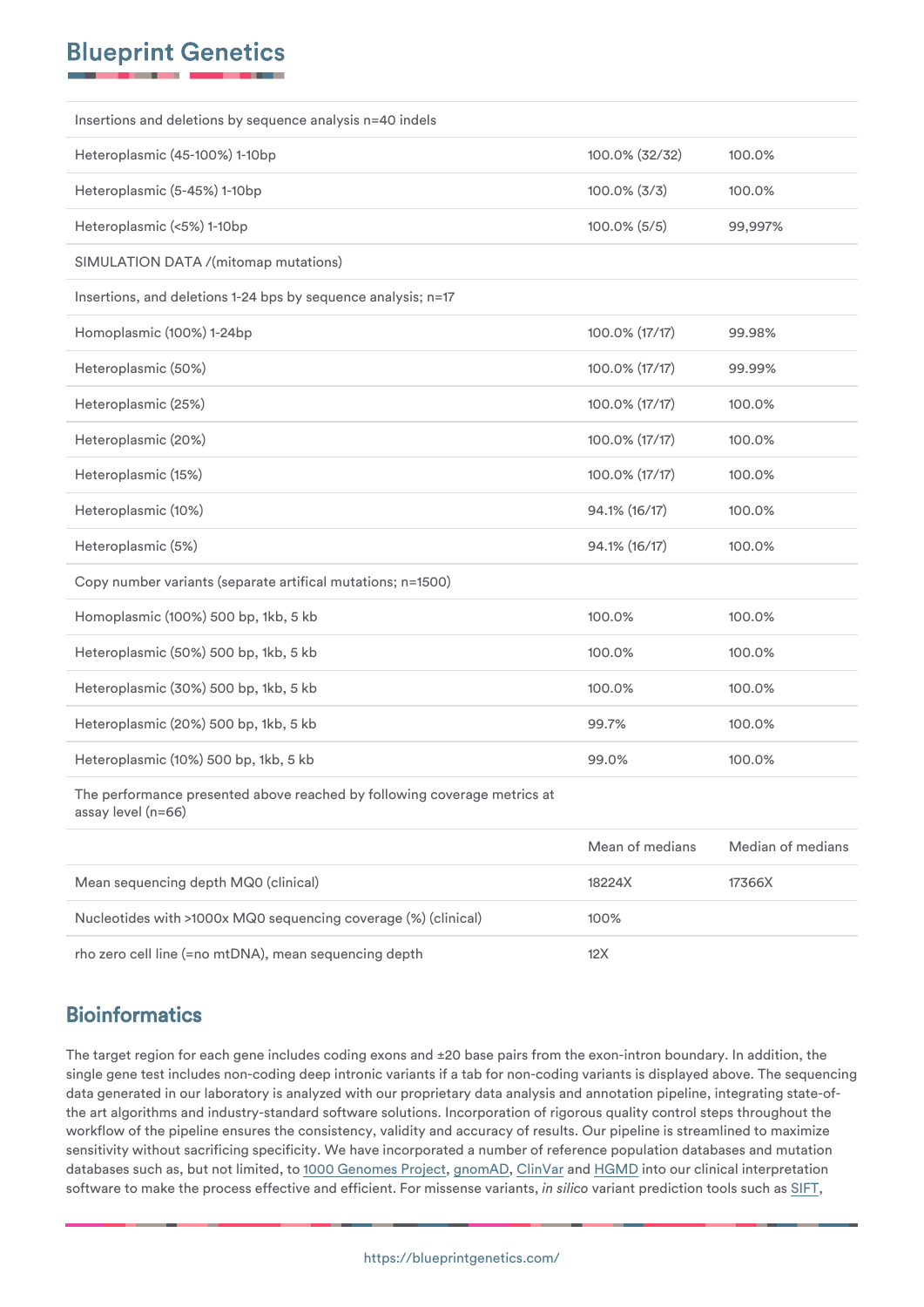[PolyPhen](https://genetics.bwh.harvard.edu/pph2/), [MutationTaster](https://www.mutationtaster.org) are used to assist with variant classification. Through our online ordering and statement reporting system, Nucleus, the customer has an access to details of the analysis, including patient specific sequencing metrics, a gene level coverage plot and a list of regions with inadequate coverage if present. This reflects our mission to build fully transparent diagnostics where customers have easy access to crucial details of the analysis process.

sualize the crucial details of the analysis process.

# Clinical Interpretation

We provide customers with the most comprehensive clinical report available on the market. Clinical interpretation requires a fundamental understanding of clinical genetics and genetic principles. At Blueprint Genetics, team of PhD molecular geneticists, medical geneticists and clinical consultants are preparing clinical statements by evaluating the identified variants in the context of the phenotypic information provided in the requisition form. Our goal is to provide clinically meaningful statements that are understandable for all medical professionals regardless of whether they have formal training in genetics.

Variant classification is the corner stone of clinical interpretation and resulting patient management decisions. Our classifications follow the [ACMG guideline 2015.](https://www.ncbi.nlm.nih.gov/pubmed/25741868)

The final step in the analysis of sequence variants is confirmation of variants classified as pathogenic or likely pathogenic using bi-directional Sanger sequencing. Variant(s) fulfilling the following criteria are not Sanger confirmed: the variant quality score is above the internal threshold for a true positive call and 2) visual check-up of the variant at IGV is in-line with the variant call. Reported variants of uncertain significance are confirmed with bi-directional Sanger sequencing only if the quality score is below our internally defined quality score for true positive call. Reported copy number variations with a size <10 exons are confirmed by orthogonal methods such as qPCR if the specific CNV has been seen less than three times at Blueprint Genetics.

Our clinical statement includes tables for sequencing and copy number variants that include basic variant information (genomic coordinates, HGVS nomenclature, zygosity, allele frequencies, in silico predictions, OMIM phenotypes and classification of the variant). In addition, the statement includes detailed descriptions of the variant, gene and phenotype(s) including the role of the specific gene in human disease, the mutation profile, information about the gene's variation in population cohorts and detailed information about related phenotypes. We also provide links to the references used, congress abstracts and mutation databases to help our customers further evaluate the reported findings if desired. The conclusion summarizes all of the existing information and provides our rationale for the classification of the variant.

Identification of pathogenic or likely pathogenic variants in dominant disorders or their combinations in different alleles in recessive disorders are considered molecular confirmation of the clinical diagnosis. In these cases, family member testing can be used for risk stratification within the family. In the case of variants of uncertain significance (VUS), we do not recommend family member risk stratification based on the VUS result. Furthermore, in the case of VUS, we do not recommend the use of genetic information in patient management or genetic counseling.

Our interpretation team analyzes millions of variants from thousands of individuals with rare diseases. Thus, our database, and our understanding of variants and related phenotypes, is growing by leaps and bounds. Our laboratory is therefore well positioned to re-classify previously reported variants as new information becomes available. If a variant previously reported by Blueprint Genetics is re-classified, our laboratory will issue a follow-up statement to the original ordering health care provider at no additional cost.

## Sample Requirements

- Blood (min. 1ml) in an EDTA tube
- Extracted DNA, min. 2 μg in TE buffer or equivalent
- **•** Saliva (Please see [Sample Requirements](https://blueprintgenetics.com/sample-requirements/) for accepted saliva kits)

Label the sample tube with your patient's name, date of birth and the date of sample collection.

We do not accept DNA samples isolated from formalin-fixed paraffin-embedded (FFPE) tissue. In addition, if the patient is affected with a hematological malignancy, DNA extracted from a non-hematological source (e.g. skin fibroblasts) is strongly recommended.